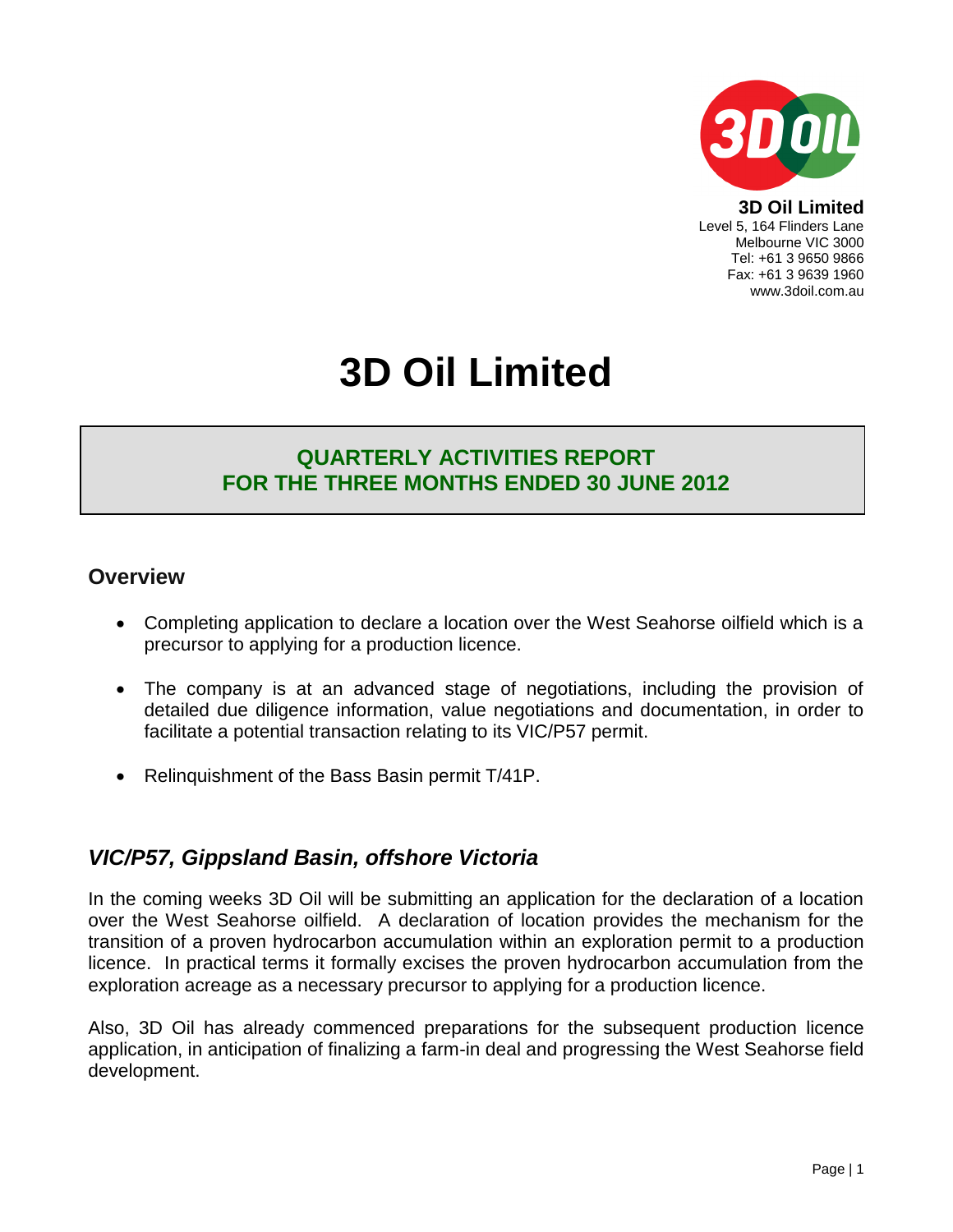A more-detailed update of the risking and potential range of hydrocarbon volumes for the Sea Lion prospect continued in anticipation of potential drilling next year. The evaluation incorporates both deterministic and probabilistic methods of estimation. The new reprocessed data has reduced risks associated with the prospect and also highlighted a deeper potential.



*The recently-renewed VIC/P57 exploration permit showing prospects and leads.*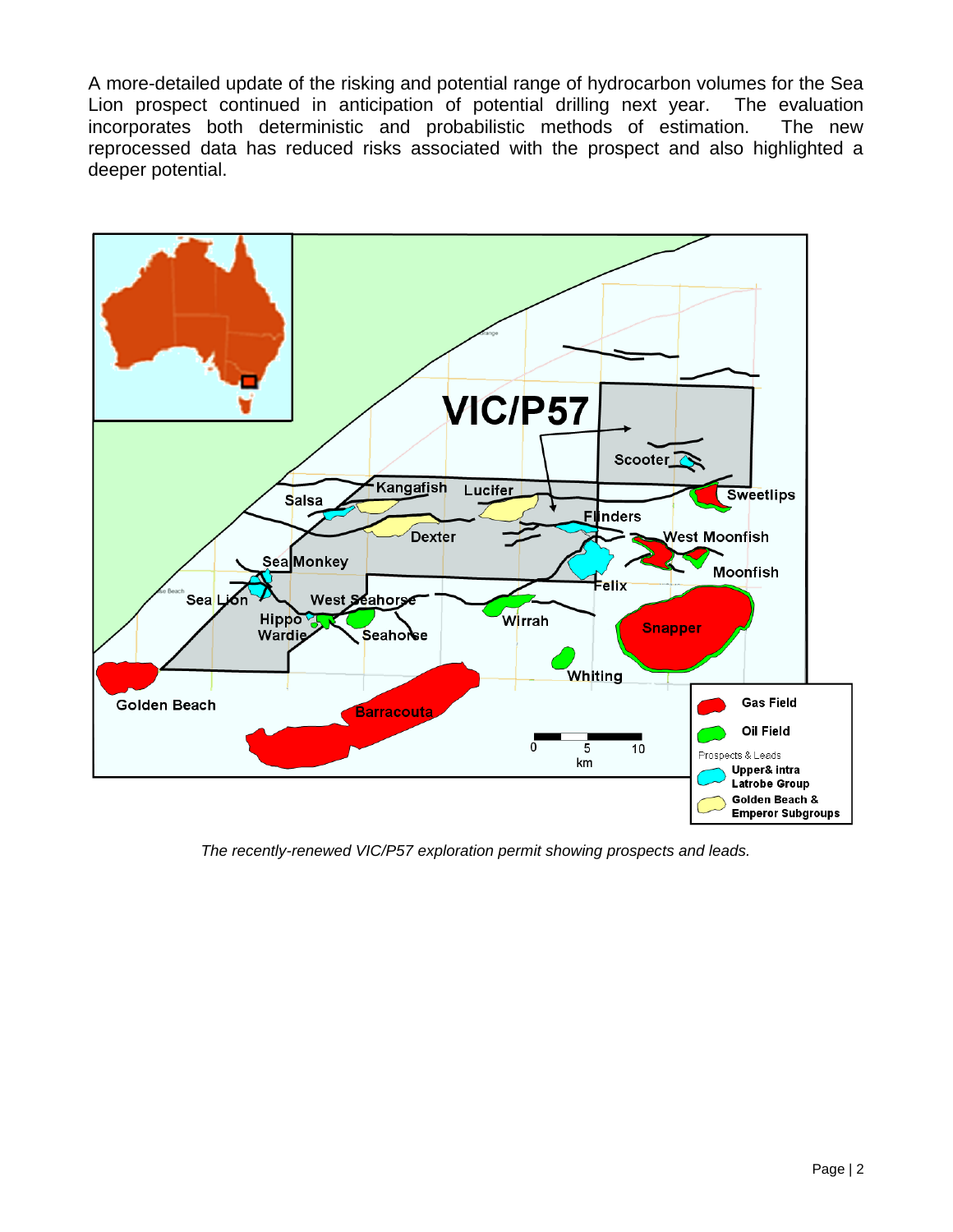

*Latest mapping over the Sea Lion Prospect, N2.6 horizon RMS depth conversion*

# *T/41P, Bass Basin, offshore Tasmania*

3D Oil has decided not to renew its 100% owned exploration permit T/41P in the Bass Basin following the completion of its initial six-year term. Renewal of the permit required the drilling of an exploration well in the next three years, which could not be technically or commercially justified due to the high risk and insufficient size of the mapped prospects.

This relinquishment of T/41P is consistent with 3D Oil's strategy to focus on more advanced economic opportunities.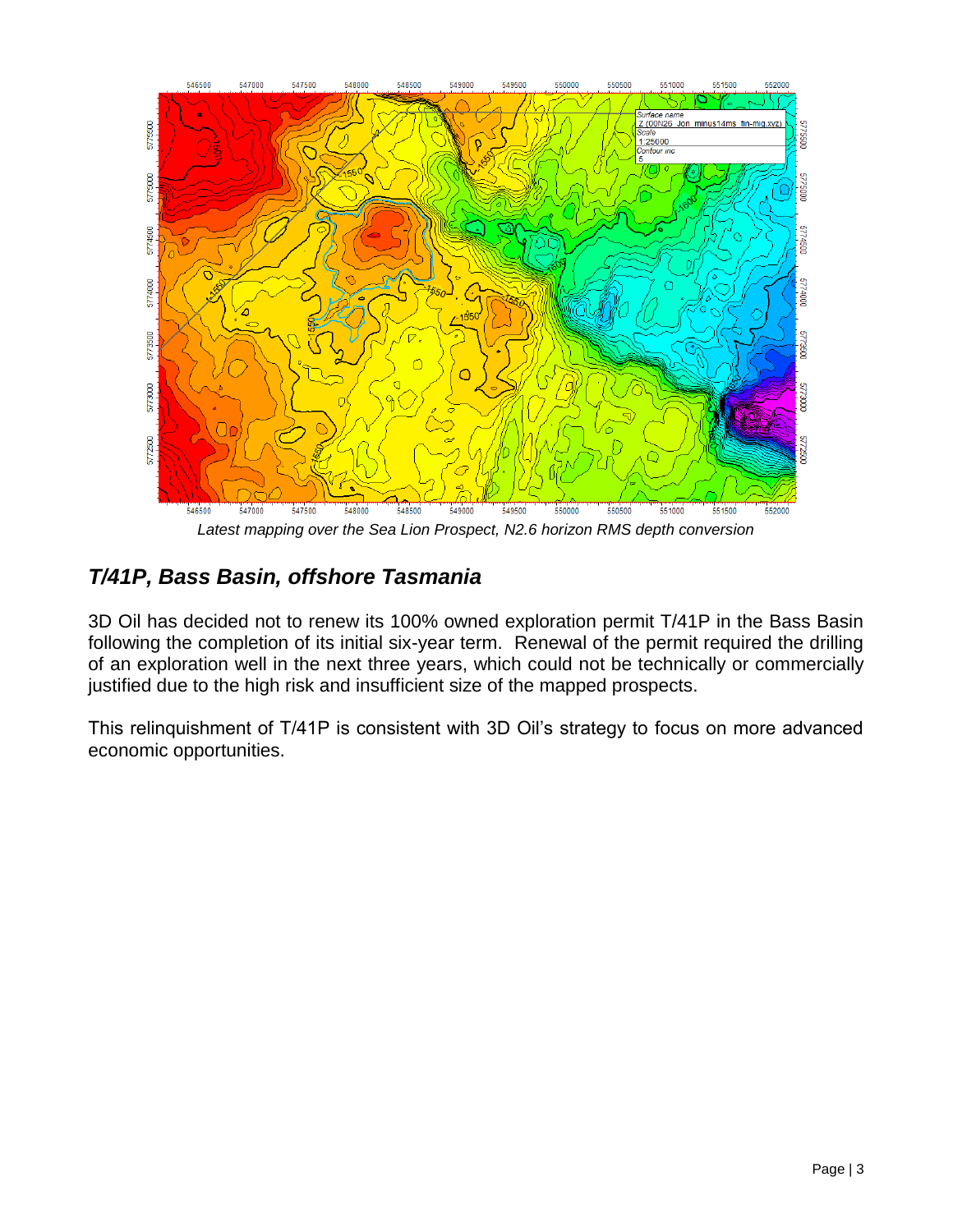# **Appendix 5B**

*Rule 5.3* 

# **Mining exploration entity quarterly report**

Introduced 1/7/96. Origin: Appendix 8. Amended 1/7/97, 1/7/98, 30/9/2001 , 01/06/10.

|                | Name of entity                                  |                                   |                                      |
|----------------|-------------------------------------------------|-----------------------------------|--------------------------------------|
|                | <b>3D OIL LIMITED</b>                           |                                   |                                      |
| <b>ABN</b>     |                                                 | Quarter ended ("current quarter") |                                      |
| 40 105 597 279 |                                                 | 30 June 2012                      |                                      |
|                | <b>Consolidated statement of cash flows</b>     |                                   |                                      |
|                | Cash flows related to operating activities      | Current quarter<br>\$A            | Year to date<br>$(12$ months)<br>\$A |
| 1.1            | Receipts from product sales and related debtors | 5,262                             | 16,505                               |

| 1.1  | Receipts from product sales and related debtors   | 5,262      | 16,505        |
|------|---------------------------------------------------|------------|---------------|
| 1.2  | Payments for                                      |            |               |
|      | (a) exploration and evaluation (net of refunds)   | (92, 366)  | (706, 751)    |
|      | (b) development                                   |            |               |
|      | (c) production                                    |            |               |
|      | (d) administration                                | (436, 785) | (1,560,373)   |
| 1.3  | Dividends received                                |            |               |
| 1.4  | Interest and other items of a similar nature      |            |               |
|      | received                                          | 11,496     | 110,247       |
| 1.5  | Interest and other costs of finance paid          |            |               |
| 1.6  | Income taxes paid                                 |            |               |
| 1.7  | <b>GST Refund</b>                                 |            |               |
| 1.8  | Refund of exploration deposit                     |            |               |
|      |                                                   |            |               |
|      | <b>Net Operating Cash Flows</b>                   | (512, 393) | (2, 140, 372) |
|      | Cash flows related to investing activities        |            |               |
| 1.8  | Payment for purchases of:                         |            |               |
|      | (a)prospects/farmins                              |            |               |
|      | (b) equity investments                            |            |               |
|      | (c) other fixed assets                            |            | (37, 567)     |
|      |                                                   |            |               |
| 1.9  | Proceeds from sale of:                            |            |               |
|      | (a)prospects                                      |            |               |
|      | (b) equity investments                            |            |               |
|      | (c) other fixed assets                            |            |               |
| 1.10 | Loans to other entities                           |            |               |
| 1.11 | Loans repaid by other entities                    |            |               |
| 1.12 | Other (provide details if material)               |            |               |
|      | Net investing cash flows                          |            | (37, 567)     |
| 1.13 | Total operating and investing cash flows (carried |            |               |
|      | forward)                                          | (512, 393) | (2, 177, 939) |

<sup>+</sup> See chapter 19 for defined terms.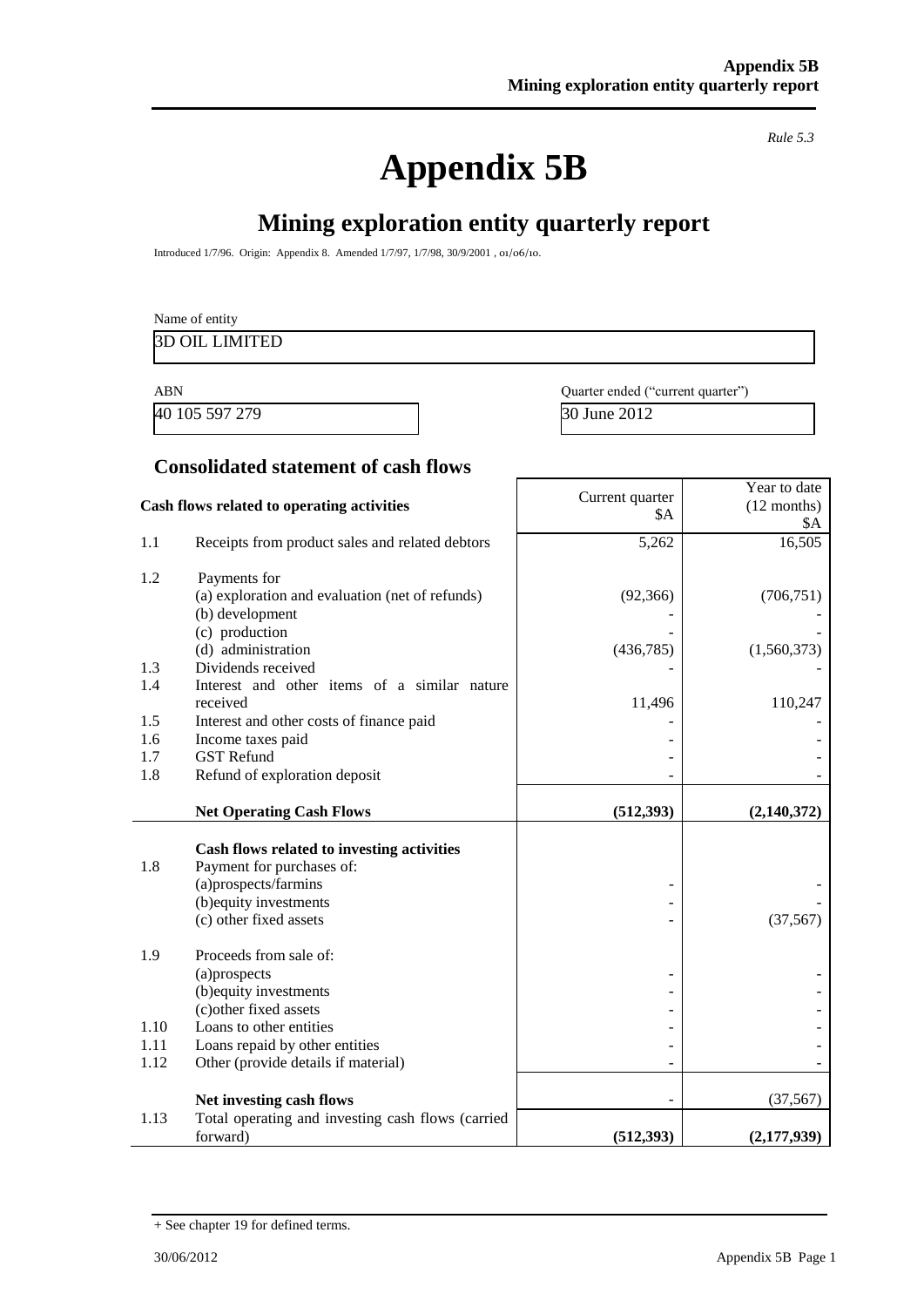| 1.13         | Total operating and investing cash flows<br>(brought forward)                       | (512, 393) | (2,177,939)          |
|--------------|-------------------------------------------------------------------------------------|------------|----------------------|
|              | Cash flows related to financing activities                                          |            |                      |
| 1.14         | Proceeds from issues of shares                                                      |            |                      |
| 1.15         | Proceeds from sale of forfeited shares                                              |            |                      |
| 1.16         | Proceeds from borrowings                                                            |            |                      |
| 1.17         | Repayment of borrowings                                                             |            |                      |
| 1.18         | Dividends paid                                                                      |            |                      |
| 1.19         | Other – Capital raising costs                                                       |            |                      |
|              | Net financing cash flows                                                            |            |                      |
|              | Net increase (decrease) in cash held                                                | (512, 393) | (2,177,939)          |
| 1.20<br>1.21 | Cash at beginning of quarter/year to date<br>Exchange rate adjustments to item 1.20 | 2,187,267  | 3,857,995<br>(5,182) |
| 1.22         | Cash at end of quarter                                                              | 1,674,874  | 1,674,874            |

#### **Payments to directors of the entity and associates of the directors Payments to related entities of the entity and associates of the related entities**

|      |                                                                  | Current quarter<br>\$A |
|------|------------------------------------------------------------------|------------------------|
| 1.23 | Aggregate amount of payments to the parties included in item 1.2 | 100,752                |
| 1.24 | Aggregate amount of loans to the parties included in item 1.10   |                        |

1.25 Explanation necessary for an understanding of the transactions

Director's fees and salaries paid to directors during the June 2012 quarter.

#### **Non-cash financing and investing activities**

2.1 Details of financing and investing transactions which have had a material effect on consolidated assets and liabilities but did not involve cash flows

Nil

2.2 Details of outlays made by other entities to establish or increase their share in projects in which the reporting entity has an interest

Nil

<sup>+</sup> See chapter 19 for defined terms.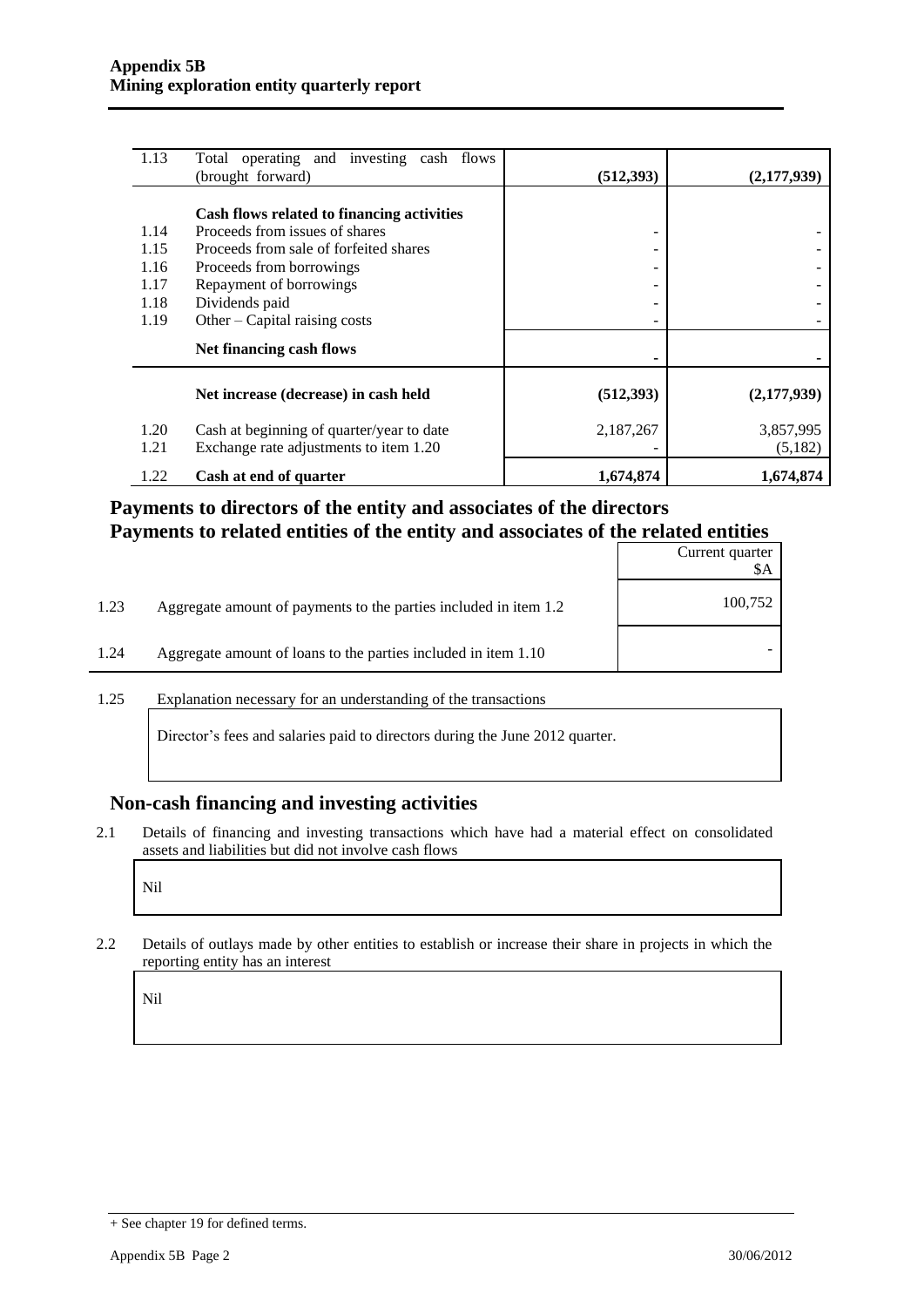#### **Financing facilities available**

*Add notes as necessary for an understanding of the position.* 

|     |                             | Amount available<br>\$A'000 | Amount used<br>\$A'000 |
|-----|-----------------------------|-----------------------------|------------------------|
| 3.1 | Loan facilities             | -                           |                        |
| 3.2 | Credit standby arrangements | -                           |                        |

#### **Estimated cash outflows for next quarter**

|     | д.                         | \$A'000 |
|-----|----------------------------|---------|
| 4.1 | Exploration and evaluation | 123     |
| 4.2 | Development                |         |
| 4.3 | Production                 | -       |
| 4.4 | Administration             | 402     |
|     | <b>Total</b>               | 525     |

 $\mathsf{r}$ 

# **Reconciliation of cash**

| Reconciliation of cash at the end of the quarter (as<br>shown in the consolidated statement of cash flows) to<br>the related items in the accounts is as follows. |                                                  | Current quarter<br>\$A'000 | Previous quarter<br>\$A'000 |
|-------------------------------------------------------------------------------------------------------------------------------------------------------------------|--------------------------------------------------|----------------------------|-----------------------------|
| 5.1                                                                                                                                                               | Cash on hand and at bank                         | 143                        | 206                         |
| 5.2                                                                                                                                                               | Deposits at call                                 | 1,484                      | 1,934                       |
| 5.3                                                                                                                                                               | Bank overdraft                                   |                            |                             |
| 5.4                                                                                                                                                               | Other – Bank Guarantee                           | 47                         | 47                          |
|                                                                                                                                                                   | <b>Total: Cash at end of quarter</b> (item 1.22) | 1,674                      | 2.187                       |

## **Changes in interests in mining tenements**

|     |                                                                     | Tenement<br>reference | Nature of interest<br>(note (2)) | Interest at<br>beginning<br>of quarter | Interest at<br>end of<br>quarter |
|-----|---------------------------------------------------------------------|-----------------------|----------------------------------|----------------------------------------|----------------------------------|
| 6.1 | Interests in mining<br>tenements relinquished,<br>reduced or lapsed |                       |                                  |                                        |                                  |
| 6.2 | Interests in mining<br>tenements acquired or<br>increased           |                       |                                  |                                        |                                  |

<sup>+</sup> See chapter 19 for defined terms.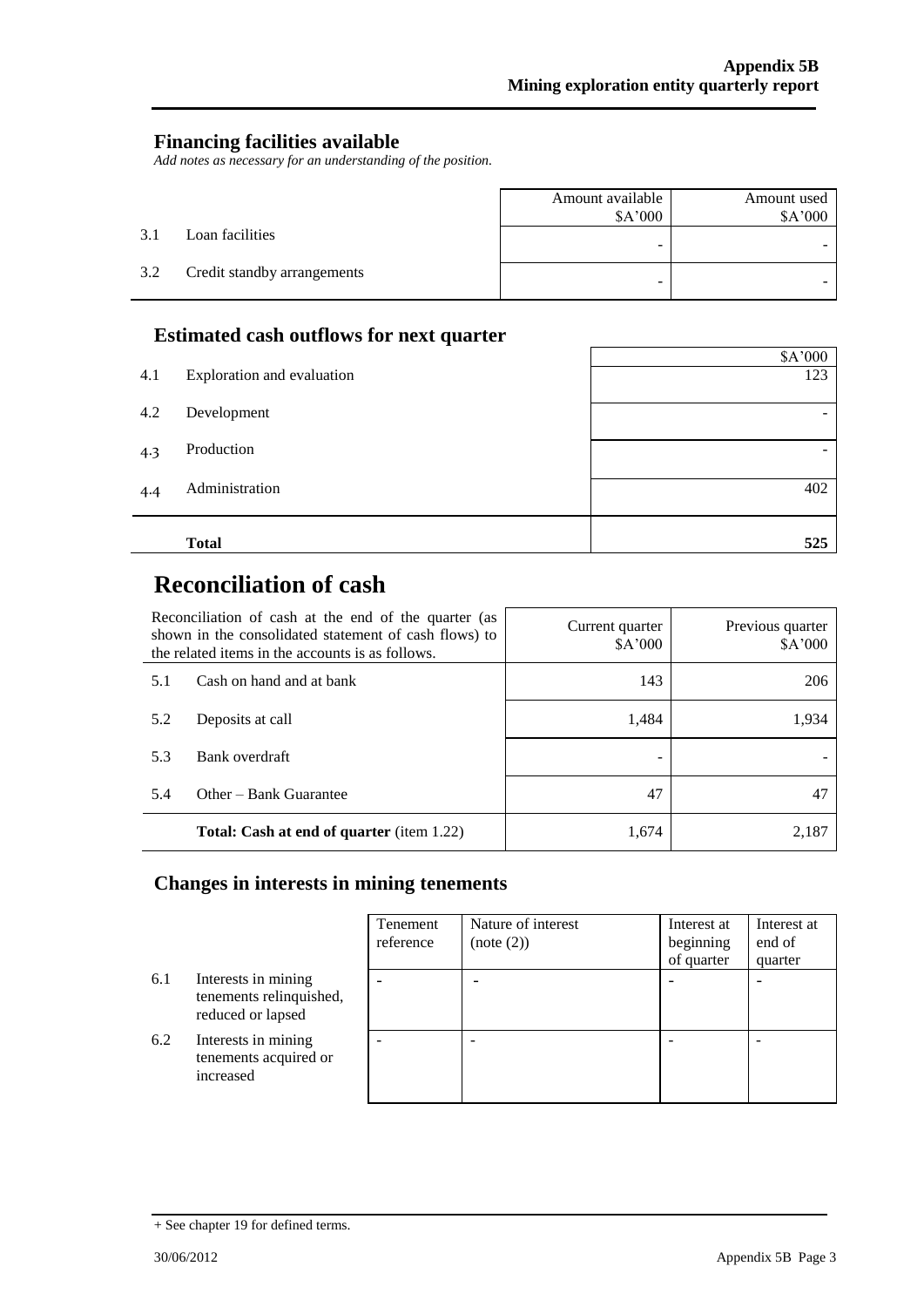#### **Issued and quoted securities at end of current quarter**

*Description includes rate of interest and any redemption or conversion rights together with prices and dates.* 

|       |                               | Total number       | Number quoted                | Issue price per    | Amount paid up per                  |
|-------|-------------------------------|--------------------|------------------------------|--------------------|-------------------------------------|
|       |                               |                    |                              | security (see note | security (see note 3)               |
|       |                               |                    |                              | $3)$ (cents)       | (cents)                             |
| 7.1   | Preference                    |                    |                              |                    |                                     |
|       | <sup>+</sup> securities       |                    |                              |                    |                                     |
|       | (description)                 |                    |                              |                    |                                     |
| 7.2   | Changes during                |                    |                              |                    |                                     |
|       | quarter                       |                    |                              |                    |                                     |
|       | (a) Increases                 |                    |                              |                    |                                     |
|       | through issues                |                    |                              |                    |                                     |
|       | (b) Decreases                 |                    |                              |                    |                                     |
|       | through returns of            |                    |                              |                    |                                     |
|       | capital, buy-backs,           |                    |                              |                    |                                     |
|       | redemptions                   |                    |                              |                    |                                     |
| 7.3   | +Ordinary                     | 206,560,000        | 206,560,000                  |                    |                                     |
|       | securities                    |                    |                              |                    |                                     |
| 7.4   | Changes during                |                    |                              |                    |                                     |
|       | quarter                       |                    |                              |                    |                                     |
|       | (a) Increases                 |                    |                              |                    |                                     |
|       | through issues                |                    |                              |                    |                                     |
|       | (b) Decreases                 |                    |                              |                    |                                     |
|       | through returns of            |                    |                              |                    |                                     |
|       | capital, buy-backs            |                    |                              |                    |                                     |
|       | (c) Released from             |                    |                              |                    |                                     |
|       | <b>ASX</b> restriction        |                    |                              |                    |                                     |
| 7.5   | <sup>+</sup> Convertible debt |                    | ä,                           |                    |                                     |
|       | securities                    |                    |                              |                    |                                     |
|       | (description)                 |                    |                              |                    |                                     |
| 7.6   | Changes during                |                    |                              |                    |                                     |
|       | quarter                       |                    |                              |                    |                                     |
|       | (a) Increases                 |                    |                              |                    |                                     |
|       | through issues                |                    |                              |                    |                                     |
|       | (b) Decreases                 |                    |                              |                    |                                     |
|       | through securities            |                    |                              |                    |                                     |
|       | matured, converted            |                    |                              |                    |                                     |
| 7.7   | <b>Options</b>                |                    |                              | Exercise price     | Expiry date                         |
|       | (description and              | 64,000             |                              | \$0.25             | 30 June 2014                        |
|       | conversion factor)            | 465,000<br>554,700 |                              | \$0.40<br>\$0.18   | 30 November 2014<br>17 October 2015 |
| 7.8   | Issued during                 |                    | $\qquad \qquad \blacksquare$ | Exercise price     | Expiry date                         |
|       | quarter                       |                    | -                            |                    |                                     |
| 7.9   | <b>Exercised</b> during       |                    |                              |                    |                                     |
|       | quarter                       |                    | $\overline{\phantom{0}}$     |                    |                                     |
| 7.10  | Expired/lapsed                |                    |                              | Exercise price     | Expiry date                         |
|       | during quarter                | 400,000            | -                            | \$0.75             | 31 March 2013                       |
|       |                               | 125,000            | -                            | \$0.25             | 30 June 2014                        |
|       |                               | 150,000            | -                            | \$0.40             | 30 November 2014                    |
|       |                               | 200,000            |                              | \$0.40             | 31 January 2015                     |
|       |                               | 142,477            | $\overline{\phantom{m}}$     | \$0.18             | 17 October 2015                     |
| 317.1 | <b>Debentures</b>             |                    | -                            |                    |                                     |
| 1     | (totals only)                 |                    |                              |                    |                                     |
| 7.12  | <b>Unsecured notes</b>        |                    | $\overline{a}$               |                    |                                     |
|       | (totals only)                 |                    |                              |                    |                                     |

<sup>+</sup> See chapter 19 for defined terms.